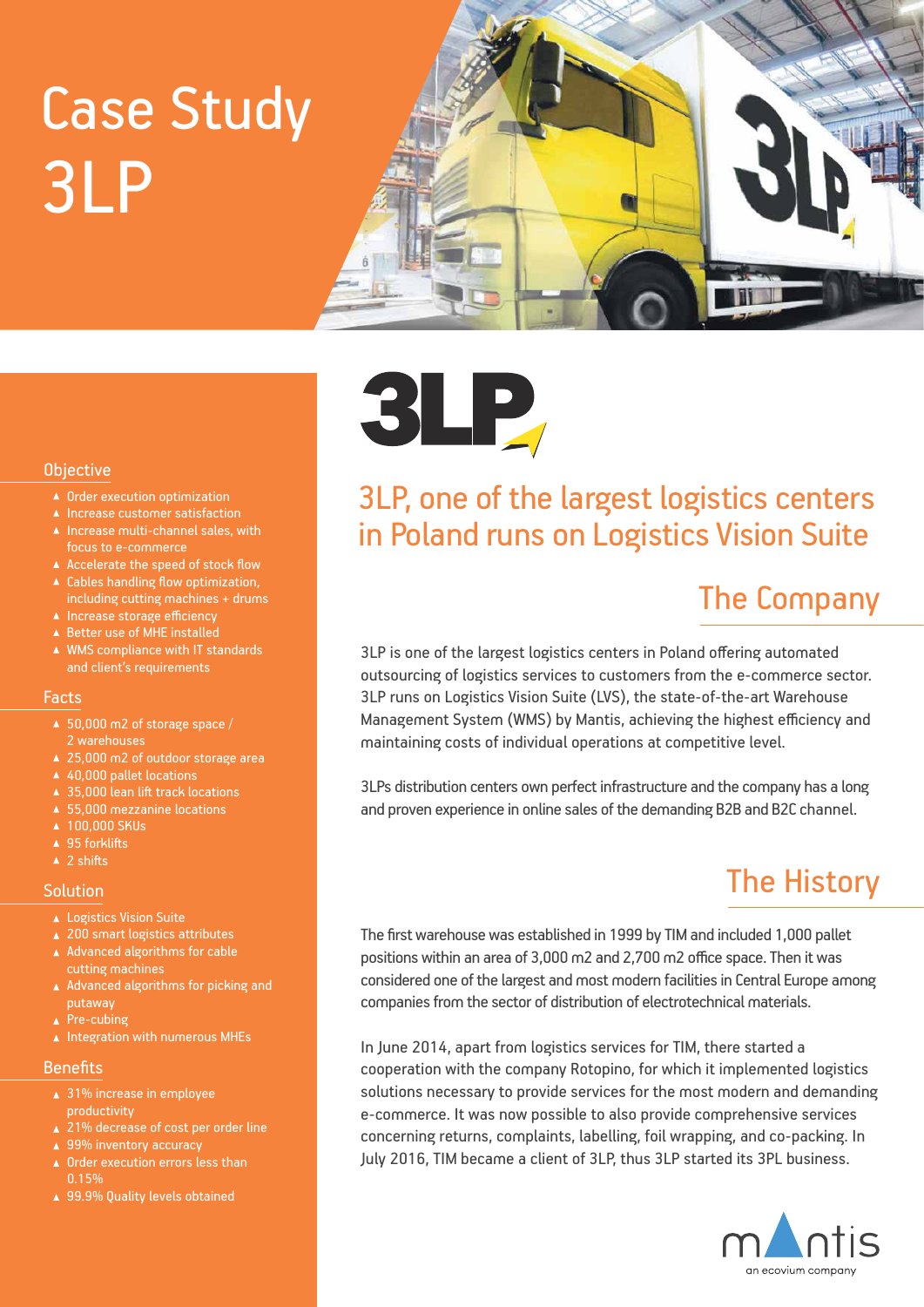### The Objective

Since the very beginning of its activity, 3LP has been focusing on a dynamic development and continuous expansion of the range of offered services, hence, 3LP needed to increase employee productivity, and reduce errors.

3LP needed a WMS that can be very adaptable and can easily interface with all the advanced MHE the company strategically needed to implement. Furthermore, 3LP wanted to own perfect infrastructure for their distribution center in the demanding B2B channel. It is noteworthy that 3LP for TIM also wanted to reduce cable scraps in order to decrease cable orders cost.





### The Facts

3LP has 50,000 m2 of highly automated warehouse, fully taking advantage of all the MHE equipment it uses: a Stacker crane for cables, 4 cutting machines connected with conveyors to the stacker crane, 3 levels of mezzanines and conveyors, Pick-to-light, a Sorter push-tray, 8 Lean lifts (ISL Carousels), a Shuttle (SSI Shaefer) with 50,000 totes, 48 packing stations, 20 sorting stations.

LVS by Mantis has successful interfaces with the above MHE.

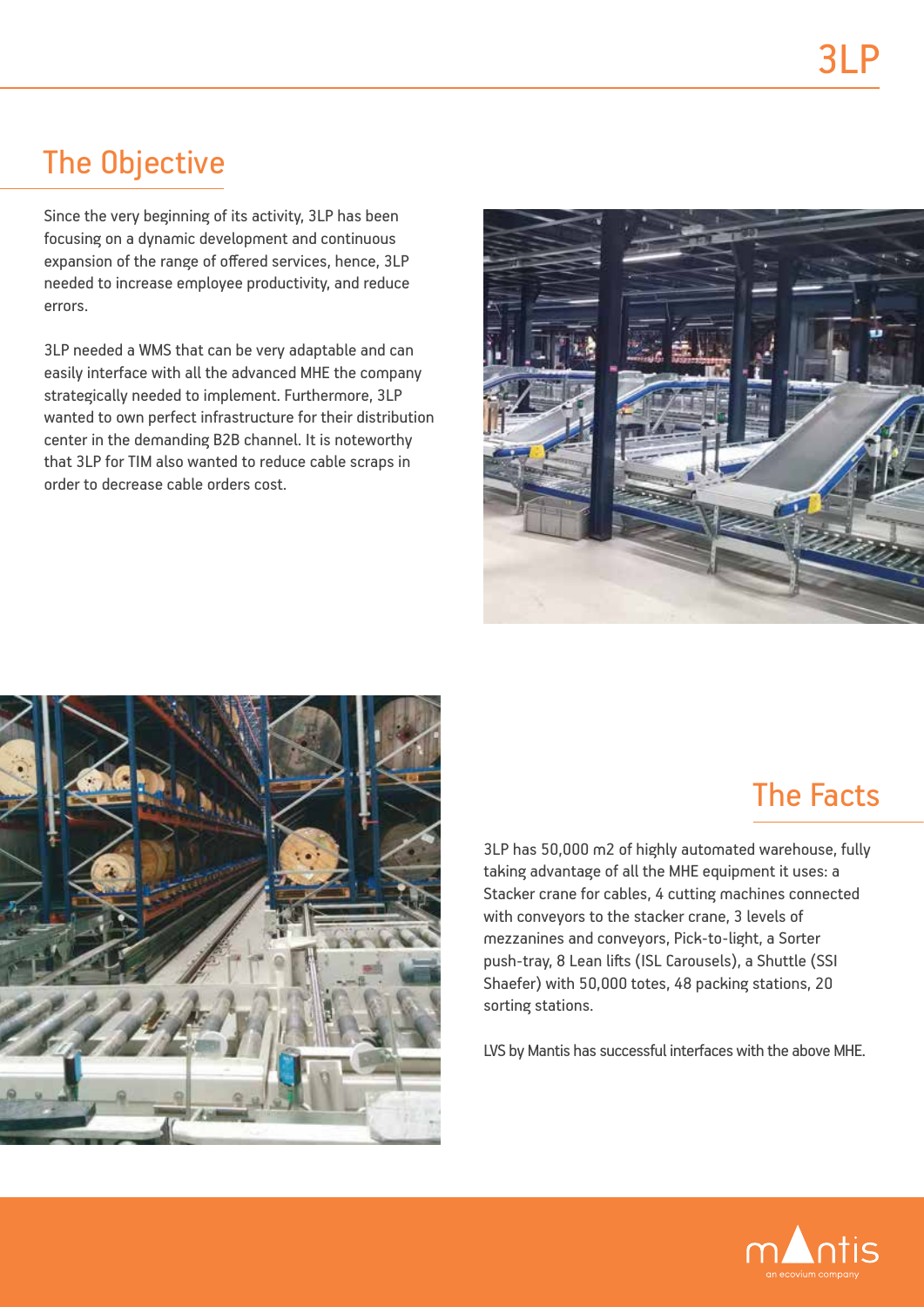# The Solution

Logistics Vision Suite is well known for its outstanding flexibility and true adaptability. Because of this adaptability, Mantis team was able to create:

- Advanced algorithms for:
	- ▲ Picking
	- ▲ Putaway
	- ▲ Replenishment
	- ▲ Pre- cubing
- ▲ Soft allocation of inventory during ERP to WMS order imports
- A Advanced cable management including drum stock management
- ▲ More than 200 Smart Logistics Attributes. In particular, smart logistics attributes were used for the algorithm which proposes what cable drum to select for a specific order
- A Algorithm to calculate packing units requirements
- ▲ Order priority management using Wave and Cut-off times
- ▲ Easy Consolidation Process
- ▲ Implementation of new processes, e.g. Combining Mezzanine Orders with items of XL size





Το achieve the above in scope on time in budget there was a need for an impeccable project management, an agile project management approach, a very detailed and realistic implementation plan and a great collaboration between 3LP and Mantis teams.

The key factor of on time and in scope project delivery were:

- ▲ Very detailed analysis phase and planning
- ▲ Accurate project management Use of Project management standards and coordinating the work of tens of people
- ▲ Use emulator created by Mantis to test communication with the Material Handling Equipment
- ▲ Cold runs in the actual environment during weekends

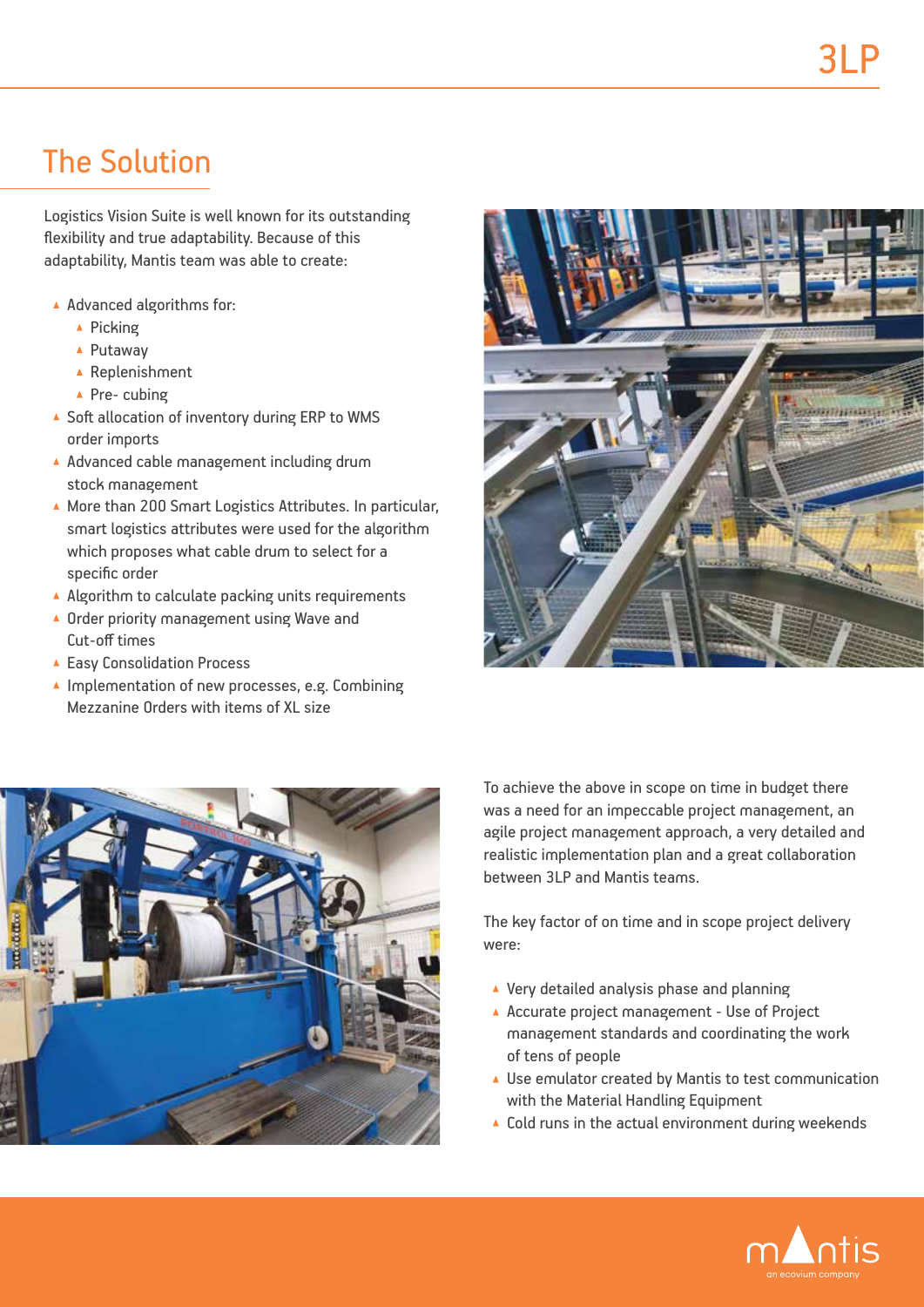### The Projects

Since 2011, Mantis implemented 7 projects to 3LP. These projects include the implementation of LVS and the integration with MHE, 3-floors Mezzanine, a stacker crane, an automated cutting machine in the beginning and 3 more in later projects, adding 8 Lean Lifts (carousels), conveyors, sorting and packing stations and pick 2 light at conveyors.

Also LVS was interfaced with a shuttle for goods-to-man picking as well as with several carriers for Parcel and LTL management.

Some milestones were:

- ▲ Changing the concept of regional branches to centralized handling
- $\blacktriangle$  Increase storage capacity
- ▲ Carton selection optimization
- ▲ Customer Service + Quality levels increased
- ▲ Moving to B2B and e-commerce
- ▲ Parcel and LTL interfacing with carriers as DPD, GLS, Raben





# 7 Projects

- ▲ 3-floors mezzanine
- ▲ A stacker crane
- ▲ 1 automated cutting machine in the beginning and 3 more in later projects
- ▲ 8 lean lifts (carousels)
- ▲ Sorting and packing stations
- ▲ Pick 2 light
- A A shuttle for goods-to-man picking
- ▲ Conveyors connected with all the above Parcel and LTL management with several carriers

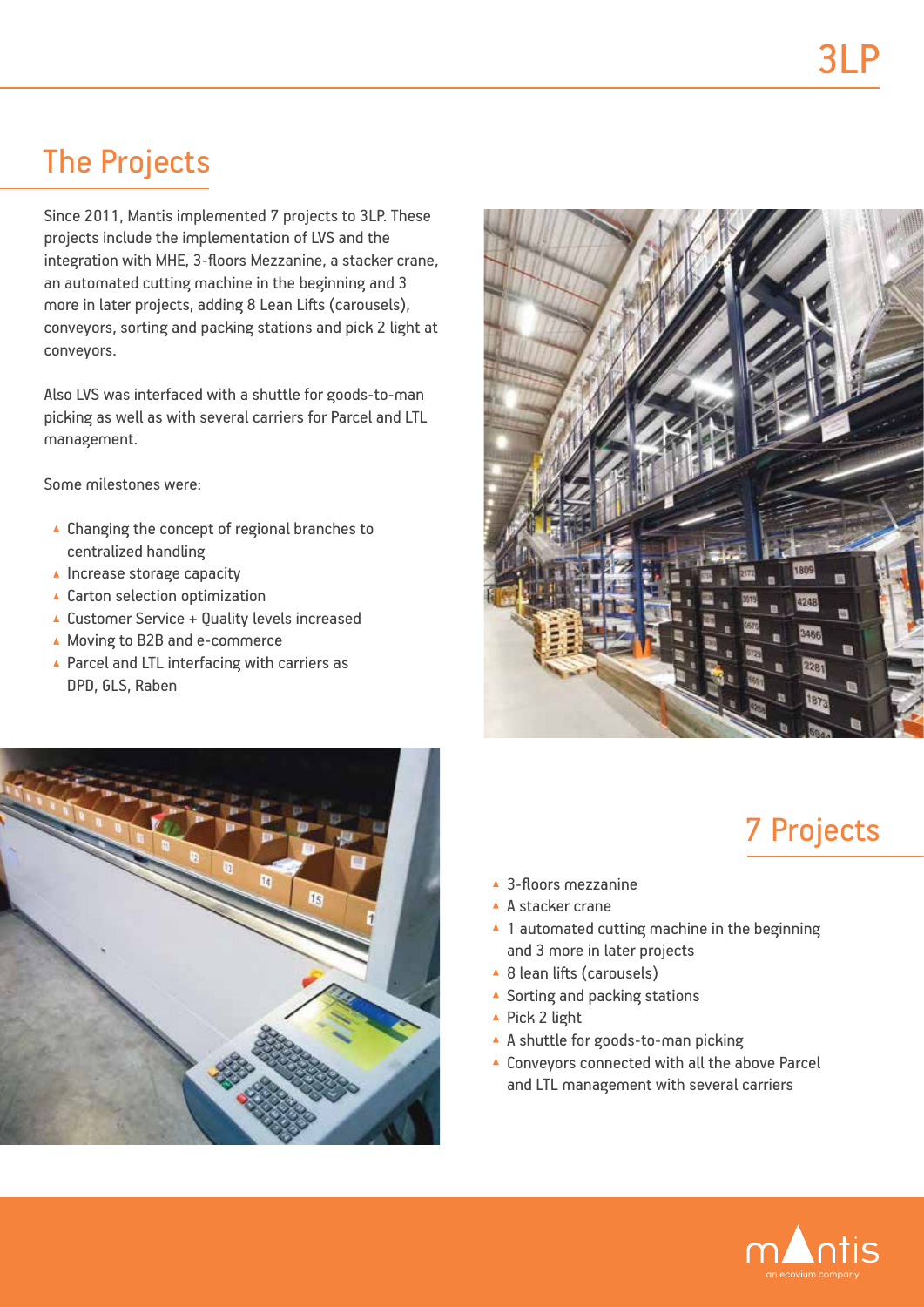# Results

- All projects were carried out in scope, on time, in budget
- ▲ Errors were dramatically reduced
- ▲ Quality levels obtained are 99.9%
- More than 200 concurrent users per shift
- More that 100,000 SKUs managed
- $\triangle$  More than 2,500 order lines per hour



# **Benefits**



31% increase in employee productivity



21% decrease of cost per order line



 $\sum_{x}^{x}$  Order line execution errors less than 0.15%



99% inventory accuracy



99.9% quality levels obtained

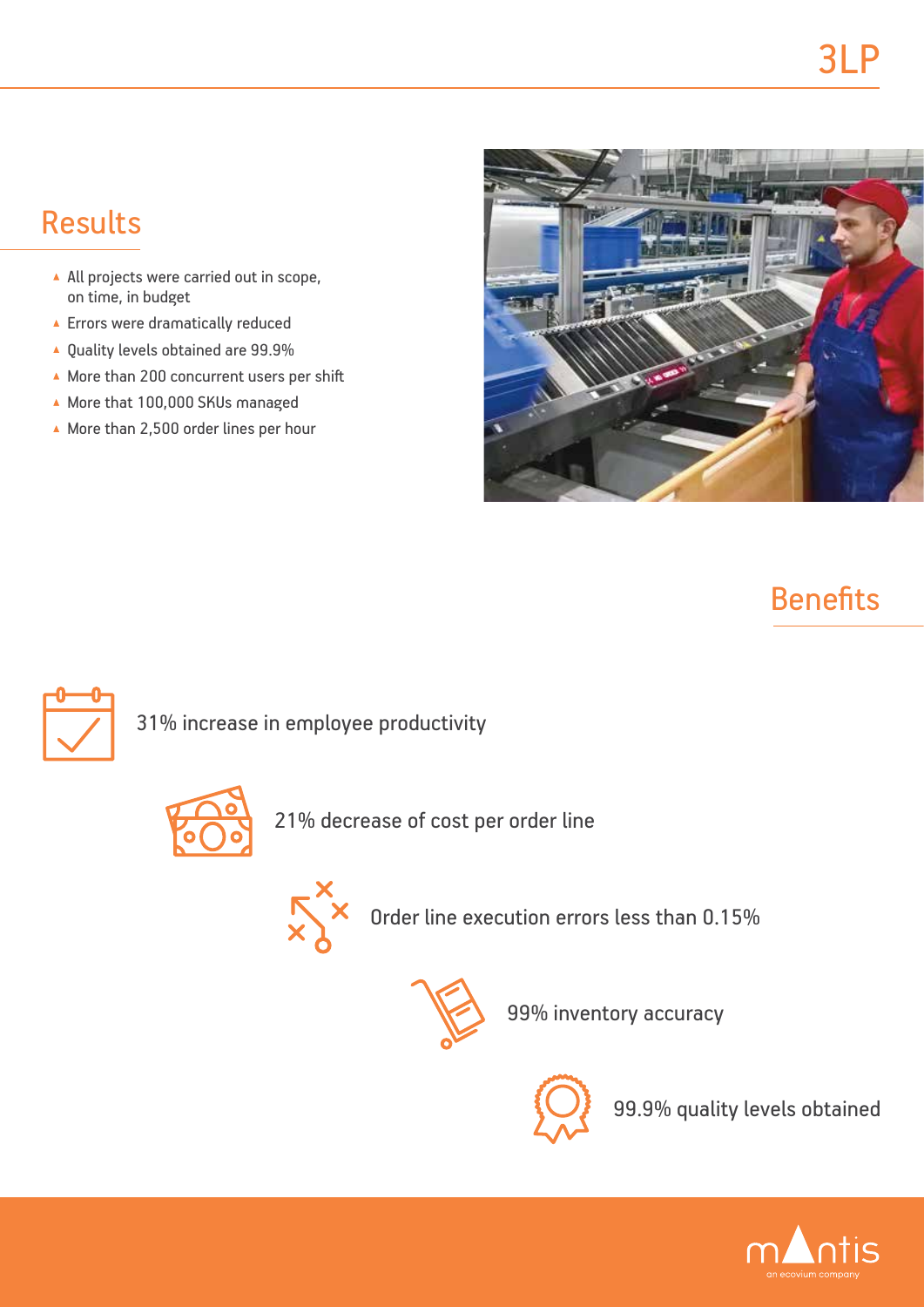### **Testimonials**



" We provide comprehensive services of various shipments, warehousing and implementation of orders on the basis of world-class WMS system for advanced warehouse operations. "

3LP Website

" I am pleased to say that Mantis duly complied its obligations and was a reliable partner in the implementation. Cooperation with the Polish and Greek Mantis teams was very effective and in a very good atmosphere. We are pleased that Mantis understands our business and supports the dynamic development of 3LP in the competitive e-commerce logistics market. "

Damian Krzympiec, Board Member, 3LP





" At Mantis we welcome new challenges which push the boundaries of how we can deliver excellence to our customers and produce amazing results. "

Kostas Ioannou, Project Manager PMP, Mantis

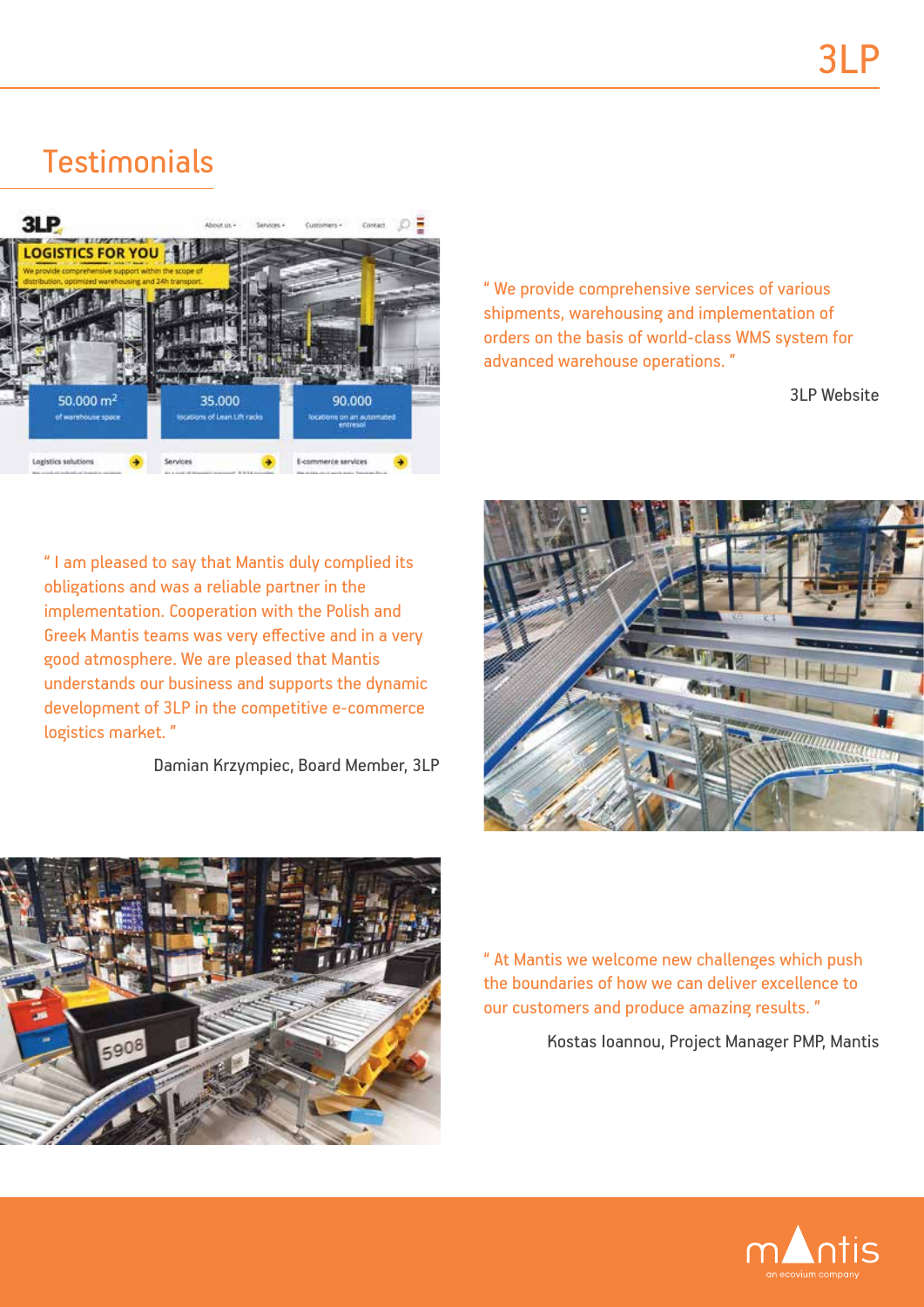

Mantis, is a leading international WMS / logistics software and solutions vendor, addressing the demanding requirements of large enterprises in more than 20 countries in Europe and Russia-CIS and recently in USA / Canada and Middle East.

Mantis' platform's design represents a great leap in WMS / logistics technology, offering true adaptability + flexibility that is unique world-wide. It meets the needs of even the most demanding large enterprises with ease and helps them to achieve an unbeatably fast ROI + low TCO. The company makes this claim, after having successfully outperformed some of the best competitive WMS on the market.

More than 500 enterprises, many of them leading multinationals, representing all major market sectors (3PLs / 4PLs, retailers, distributors / wholesalers, etc.) and selling channels (traditional and e-commerce) rely on Mantis' software and solutions to run and optimize their warehousing and logistics operations. The system has been successfully integrated with most major ERPs (SAP, Oracle / JDE, Microsoft Dynamics, INFOR, Epicor / Scala, etc.).

Mantis complements its software suite with affordable warehouse automation solutions consisting of a smart combination of proven competitively priced systems and technologies (Voice Picking, Pick / Sort-to-Light, Pick-to-Cart, RFID, etc) that have been significantly enhanced by Mantis and offered as turn-key solutions. Furthermore, the company's platform includes middleware (WCS) allowing its painless integration with material handling equipment such as ASRS, Miniloads, Shuttles, Carousels, Sorters, etc.

Finally, the company provides its customers with sophisticated specialized Supply Chain Management solutions per case such as Inventory Planning + Optimization, Manufacturing Execution, Quality / Safety Planning + Execution (for the Food + Beverage industries), Vehicle Routing-Scheduling + Fleet Management, Container Terminal Management + CFS and Physical Documents Archiving.